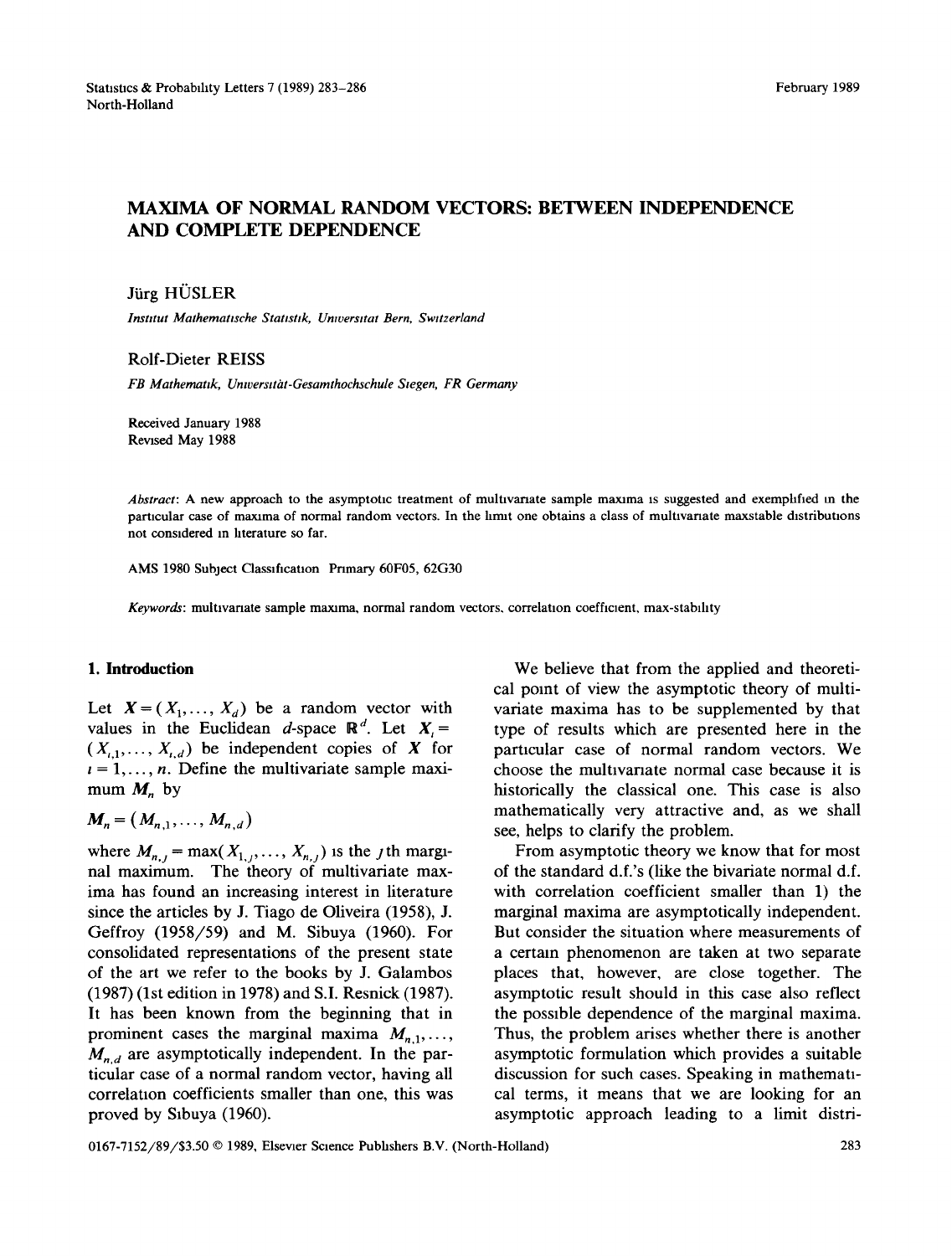bution which is a more accurate approximation to the above sxtuation. In Section 2 we suggest an asymptotic formulation where the underlying bivariate normal distribution has a correlation coefficient  $\rho \equiv \rho_n$  that varies as the sample size increases. It will be shown that the marginal maxima are neither asymptotically independent nor completely dependent if  $(1 - \rho(n))$  log *n* converges to a positive constant as  $n \to \infty$ . The extension to the dimension  $d \ge 2$  will be carried out in Section 3.

Our treatment of multivariate maxima is comparable to that of binomial r.v.'s where according to the condition that the parameter  $p$  is fixed or  $p \equiv p_n$  satisfies  $np_n \rightarrow \lambda > 0$  as  $n \rightarrow \infty$  the normal or Poisson approximation is appropriate.

It is obvious that our results will stimulate further research work. One can e.g. combine the present work with that in Hüsler and Schüpbach (1988) in connection with limit distributions of multivariate maxima for dependent Gaussian sequences.

#### **2. The bivariate case**

Because of notational simphcity we first consider a bivariate normal vector  $X = (X_1, X_2)$  where w.l.g.  $X_1$  and  $X_2$  are standard normal r.v.'s. Denote by  $\rho$  the correlation and by  $F_{\rho}$  the d.f. of X. It is well known that  $F_p^n$  is the d.f. of the maximum  $M_n$ .

Let  $b_n$  be defined by the equation

$$
b_n = n\phi(b_n) \tag{2.1}
$$

where  $\phi$  is the standard normal density. Denote by  $\Phi$  the standard normal d.f. It is well known that the normalized marginal maxima are asymptotically distributed according to the Gumbel d.f.  $G_3$  defined by

$$
G_3(x) = \exp(-e^{-x}).
$$
 (2.2)

More precisely, we have

$$
\Phi^{n}(b_{n} + x/b_{n}) \to G_{3}(x) \quad \text{as } n \to \infty
$$
  
for every real x. (2.3)

Thus it is apparent that in order to obtain a

limiting distribution in the bivariate case one has to study the normalized **d.f.** 

$$
(x, y) \to F_{\rho}^{n}(b_{n} + x/b_{n}, b_{n} + y/b_{n}). \tag{2.4}
$$

If  $X_1$  and  $X_2$  are independent (that is,  $\rho = 0$ ) then it is obvious that the limiting d.f., say,  $H_{\infty}$  is given by

$$
H_{\infty}(x, y) = G_3(x)G_3(y). \tag{2.5}
$$

If  $X_1 = X_2$  (that is,  $\rho = 1$ ) then the limiting d.f.  $H_0$ is given by

$$
H_0(x, y) = \exp(-e^{-\min(x, y)}).
$$
 (2.6)

We remark that  $H_{\infty}$  is always the limiting d.f. if  $\rho$  < 1. For  $\lambda \in [0,\infty]$  define

$$
H_{\lambda}(x, y) = \exp\left[-\Phi\left(\lambda + \frac{x - y}{2\lambda}\right) e^{-y}\right] - \Phi\left(\lambda + \frac{y - x}{2\lambda}\right) e^{-x}
$$
 (2.7)

where it is understood that

$$
H_0 = \lim_{\lambda \downarrow 0} H_\lambda \quad \text{and} \quad H_\infty = \lim_{\lambda \uparrow \infty} H_\lambda.
$$

Notice that for  $\lambda = \infty$  and  $\lambda = 0$  we get again the d.f.'s m (2.5) and (2.5).

#### **Theorem** 1. *If*

$$
(1 - \rho(n)) \log n \to \lambda^2 \in [0, \infty] \text{ as } n \to \infty \quad (2.8)
$$
  
then for every x, y,  

$$
F_{\rho(n)}^n(b_n + x/b_n, b_n + y/b_n) \to H_{\lambda}(x, y)
$$
  
as  $n \to \infty$ . (2.9)

**Proof.** Put  $u_n(x) = b_n + x/b_n$ . Check that

$$
F_{\rho(n)}^n(u_n(x), u_n(y))
$$
  
= exp[-n[1 -  $\Phi(u_n(x)] - n[1 - \Phi(u_n(y))]$   
+ nP { $X_1 > u_n(x), X_2 > u_n(y)$ }] + o(1)  
= exp[-e<sup>-x</sup> - e<sup>-y</sup>  
+ nP { $X_1 > u_n(x), X_2 > u_n(y)$ }]  
+ o(1). (2.10)

Let  $\rho \equiv \rho(n)$ . W.l.g. assume that  $\rho(n) \in$  $(-1, 1)$ ; otherwise use in  $(2.10)$  the represen-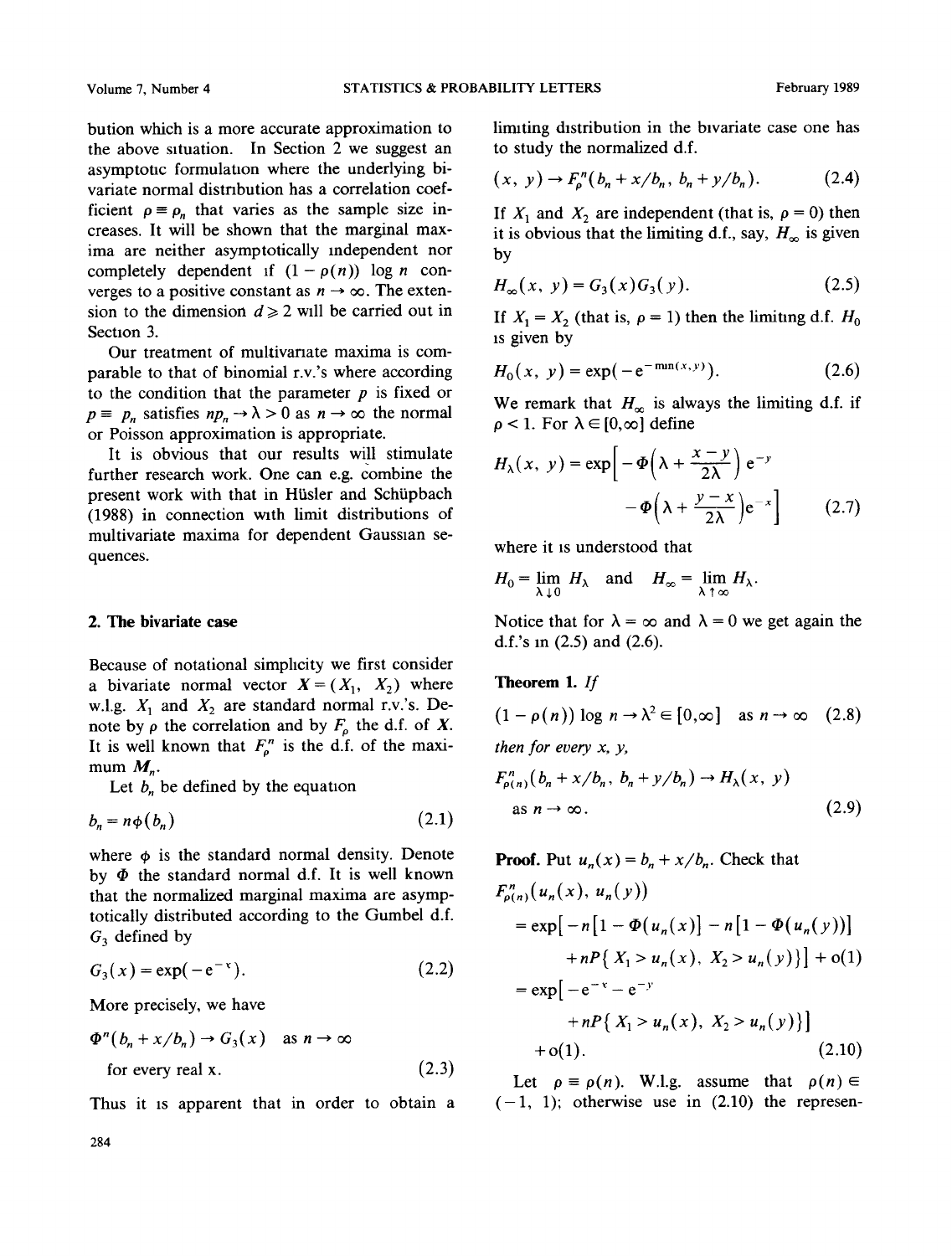tations  $P\{X_1 > u_n(x), X_2 > u_n(y)\} = P\{X_1 > u_n(y)\}$ max( $u_n(x)$ ,  $u_n(y)$ )} if  $\rho(n) = 1$ , and  $P\{X_1 >$  $u_n(x)$ ,  $X_2 > u_n(y)$ } =  $P\{u_n(x) < X_1 < -u_n(y)\}$  if  $\rho(n) = -1.$ 

The conditional distribution of  $X_1$  given  $X_2 = z$ is the normal distribution  $N_{(\rho z,1-\rho^2)}$  with mean value  $\rho z$  and variance  $1 - \rho^2$ . Thus, we get

$$
nP\{X_1 > u_n(x), X_2 > u_n(y)\}\
$$
  
=  $n \int_{u_n(y)}^{\infty} (1 - N_{(\rho z, 1 - \rho^2)}(-\infty, u_n(x)]) \phi(z) dz$   
=  $\int_{y}^{\infty} \left[1 - \Phi\left(\frac{u_n(x) - \rho u_n(z)}{(1 - \rho^2)^{1/2}}\right)\right]$   
×  $\exp\left[-(z + z^2/b_n^2)\right] dz.$  (2.11)

Notice that the integrand is dominated by  $e^{-z}$ . Check that

$$
\frac{u_n(x) - \rho(n)u_n(z)}{\left(1 - \rho(n)^2\right)^{1/2}}
$$
  
=  $\lambda(n) + \frac{x - z}{\left(1 + \rho(n)\right)\lambda(n)} + \frac{\left(1 - \rho(n)\right)^{1/2}z}{\left(1 + \rho(n)\right)^{1/2}b_n}$ 

and  $\lambda(n)^2 = b_n^2(1 - \rho(n))/(1 + \rho(n)) \rightarrow \lambda^2$  as n  $\rightarrow \infty$  since  $b_n^2 \sim 2$  log n. Thus, the dominated convergence theorem implies that the right-hand side of (2.11) converges to

$$
\int_{y}^{\infty} \left[1 - \Phi\left(\lambda + \frac{x - z}{2\lambda}\right)\right] e^{-z} dz \tag{2.12}
$$

with the convention that this term is equal to 0 if  $\lambda(n) \rightarrow \infty$  and is equal to  $e^{-\max(x,y)}$  if  $\lambda(n) \rightarrow 0$ as  $n \to \infty$ . Obviously

$$
\int_{y}^{\infty} e^{-z} dz = e^{-y}.
$$
 (2.13)

Moreover, by partial integration we get

$$
\int_{y}^{\infty} \Phi\left(\lambda + \frac{x - z}{2\lambda}\right) e^{-z} dz
$$
  
=  $\Phi\left(\lambda + \frac{x - y}{2\lambda}\right) e^{-y}$   

$$
- \int_{y}^{\infty} \frac{1}{2\lambda} \Phi\left(\lambda + \frac{x - z}{2\lambda}\right) e^{-z} dz
$$
  
=  $\Phi\left(\lambda + \frac{x - y}{2\lambda}\right) e^{-y}$ 

$$
-e^{-x} \int_{y}^{\infty} \frac{1}{2\lambda} \phi \left( \lambda + \frac{z - x}{2\lambda} \right) dz
$$
  
= 
$$
-e^{-x} + \left[ \phi \left( \lambda + \frac{x - y}{2\lambda} \right) e^{-y} + \phi \left( \lambda + \frac{y - x}{2\lambda} \right) e^{-x} \right].
$$
 (2.14)

 $\Box$ Combining  $(2.10)$ - $(2.14)$  the proof is complete.

The marginals of the limiting d.f.  $H_{\lambda}$  are the Gumbel d.f.  $G_3$ . Remember that  $G_3$  is max-stable since  $G_3^n(x + \log n) = G_3(x)$ . This is also true for  $H_{\lambda}$ ; we have

$$
H_{\lambda}^{n}(x+\log n, y+\log n) = H_{\lambda}(x, y). \qquad (2.15)
$$

In general it is not true that the limit d.f. of multivariate maxima is max-stable if the underlying d.f. vanes with the sample size. However, it is known (compare with Resnick (1987, Proposition 5.1)) that the limit d.f. is always max-infinitely divasible.

#### **3. The case**  $d \ge 2$

Throughout  $X_1, \ldots, X_d$  are standard normal r.v.'s with correlation matrix  $\Sigma = (\rho_{i,j})_{i,j \leq d}$ . Denote by  $F<sub>x</sub>$  the joint d.f. It is apparent that many different limit situations can occur depending on the behaviour of the correlations  $\rho_{i,j} \equiv \rho_{i,j}(n)$ . In analogy to (2.8) assume that for  $1 \le i, j \le d$ :

$$
(1 - \rho_{i,j}(n)) \log n \to \lambda_{i,j}^2 \text{ as } n \to \infty. \tag{3.1}
$$

To avoid technical difficulties and to concentrate our attention to the most interesting case we assume that

$$
\lambda_{i,j} \in (0, \infty) \quad \text{for } 1 \le i, j \le d \quad \text{with } i \ne j. \tag{3.2}
$$

Put

$$
\Lambda = \left(\lambda_{i,j}\right)_{i,j \leq d}.\tag{3.3}
$$

Moreover, for  $2 \le k \le d$  and  $m'=(m_1, \ldots, m_k)$ with  $1 \le m_1 < m_2 < \cdots < m_k \le d$  define

$$
\Gamma_{k,m} = \left(2\left(\lambda_{m_i,m_k}^2 + \lambda_{m_j,m_k}^2 - \lambda_{m_i,m_j}^2\right)\right)_{i,j \leq k-1}.
$$
\n(3.4)

Furthermore, let  $S(\cdot | \Gamma)$  denote the survivor function of a normal random vector with mean